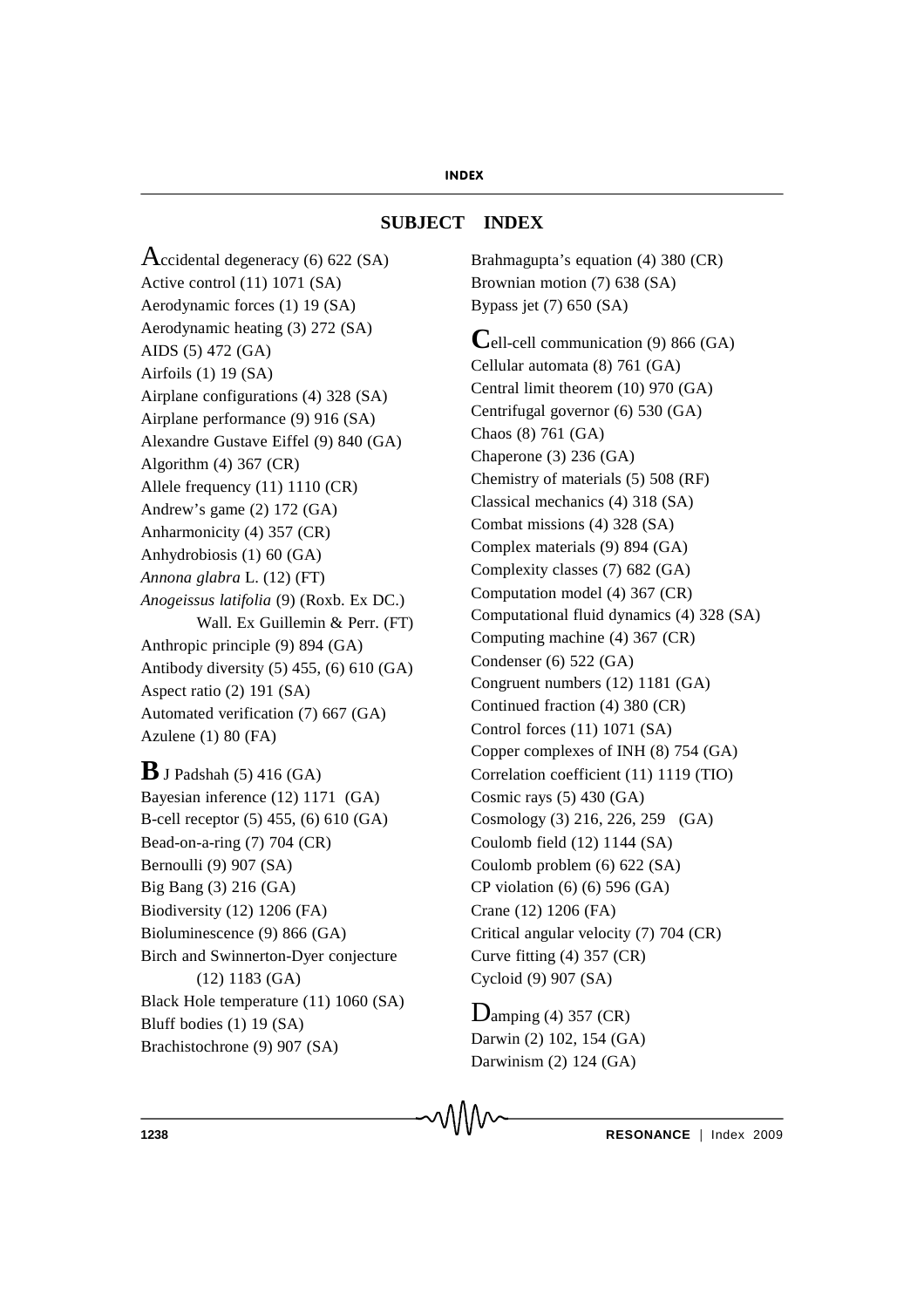Decision problems (7) 682 (GA) Decreasing steps (8) 799 (SA) Density matrix (11) 1060 (SA) Desiccation (1) 60 (GA) Diophantine equations (7) 691 (GA) Discovery of Evershed effect (11) 1032 (GA) Donor-acceptor structure (1) 80 (FA) Downwash (2) 191 (SA) Drag (1) 32 (GA) *Drypetes roxburghii* (Wall.) Hurus (4) (FT) **E**cdysones (10) 978 (GA) Edwin Powell Hubble (3) 211 (AIB) Eiffel Tower (9) 840, 849 (GA) *Elaeocarpus grandis* F. Muell. (5) (FT) Electromagnetism (2) 179, (5) 499 (SA)

Electron hole recombination (8) 782 (GA) Elementary particles (5) 430, (6) 544, (10) 944 (GA) Elliptic curves (12) 1183 (GA) Enantiotropes (9) 882 (GA) Endurance (9) 916 (SA) Energy for propulsion (7) 650 (SA) Engine noise (7) 650 (SA) *Eriobotrya japonica* (Thunb.) Lindley (1) (FT) Euler's equation (4) 380 (CR) Evolution (2) 124, (3) 236 (GA) Evolution of complexity (9) 894 (GA) Evolution of stars (10) 985 (GA) Expansion of the universe (3) 259 (SA); (3) 216 (GA) Extinction (12) 1206 (FA) Extremum problem (9) 907 (SA)

Fair game  $(1)$  66 (GA) Family of lines (11) 1092 (CR) Family of planes (11) 1092 (CR) Fibonacci numbers (2) 172 (GA) *Filicium decipiens* (Wt. &Arn.) Thwaites ex. Hook.f. (2) (FT) Flap (2) 191 (SA) Flight speeds (9) 916 (SA) Fluorescence (8) 782 (GA) Flying qualities (11) 1071 (SA) Free central limit theorem (10) 970 (GA) Free probability (10) 970 (GA) FRET (3) 248 (GA) Fundamental interactions (6) 544 (GA) Fundamental theorem of algebra (9) 872 (GA)

# Galaxies (3) 226 (GA)

Gambling (1) 66 (GA) Gamma ray astronomy (10) 985 (GA) Garabit Viaduct (9) 840 (GA) *Garuga pinnata* Roxb. (10) (FT) Gauge symmetry (6) 544 (GA) Gauss–Lucas theorem (9) 872 (GA) General relativity (12) 1144 (SA) Genetic Drift (11) 1110 (CR) Gravitation (4) 318 (SA) Greedy algorithm (2) 172 (GA) Green fluorescent protein (3) 248 (GA) Grid of resistors (8) 799 (SA)

**H**Y Mohan Ram (10) 1003 (FF) Harmonic oscillator (2) 179 (SA); (4) 357 (CR) Hasse principle (12) 1183 (GA) Heat flow (8) 807 (CR) Heredity (2) 124 (GA) HIV (5) 472 (GA) Holism (11) 1047 (GA) *Holoptelea integrifolia* (Roxb.) Planch. (11) (FT) Hydrogen bonding (4) 346 (FA)

**I**<sub>3</sub> (8) 740 (GA) Imaginary time (11) 1060 (SA)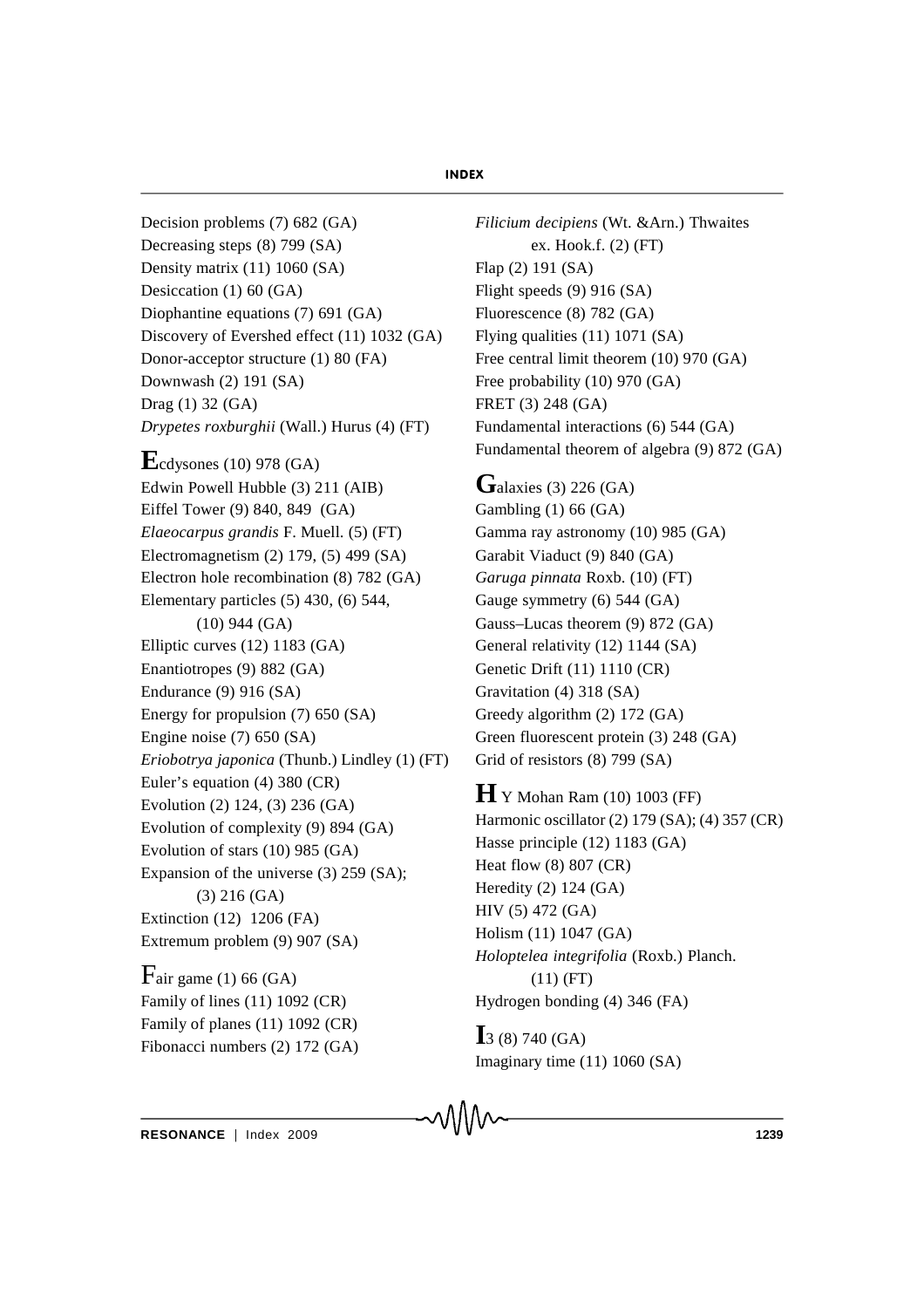Immunity (5) 455, (6) 610 (GA) Immunodeficiency (5) 455, (6) 610 (GA) Immunoglobulins (5) 455, (6) 610 (GA) Indian Institute of Science (5) 416 (GA) Induced drag (2) 191 (SA) Intermolecular interactions (9) 882 (GA) Investor  $(1)$  66  $(GA)$ Iron work for Statue of Liberty (9) 840 (GA) Irrationality (7) 691 (GA) Isoniazid (8) 754 (GA)

**J** N Tata (5) 416 (GA) James Watt (6) 522, 530 (GA) Jet engine (7) 650 (SA) Johannes Kepler (12) 1139 (AIB) Johannes Kepler and Rudolphine Tables (12) 1223 (CL) John Evershed (11) 1032 (GA)

**K**epler (12) 1166 (GA) Kepler problem (12) 1144 (SA) Kepler's laws (12) 1153 (GA) Kodaikanal Observatory (11) 1032 (GA) Kolmogorov–Sinai entropy (8) 761 (GA)

Landau theory (7) 704 (CR) Landing (9) 916 (SA) Languages (7) 682 (GA) Latent heat (8) 807 (CR) Lateral motion (11) 1071 (SA) Levels of selection (2) 102 (GA) Lift (1) 32 (GA) Linear algebra (11) 1092 (CR) Linear combination (11) 1092 (CR) Linear dependence (11) 1092 (CR) Lissajous figure (11) 1102 (CR) London dispersive forces (12) 1210 (FA) Longitudinal control (11) 1071 (SA) Longitudinal motion (11) 1071 (SA)

**M** S Raghunathan (3) 290 (FF) Mach waves (3) 272 (SA) Madras Observatory (11) 1032 (GA) Magnetohydrodynamics (MHD) (11) 1040 (GA) *Magnolia grandiflora* L. (6) (FT) Mahanalobis (4) 380 (CR) *Mallotus philippensis* (Lam) Muell.- Arg. (8) (FT) Maria Pia Bridge (9) 840, 849 (GA) Martingale (1) 66 (GA) Matched asymptotic expansions (1) 47 (GA) Mathematical modeling (1) 47 (GA) Mealy machine (4) 367 (CR) Measurement errors (4) 357 (CR) Measurement theory in quantum mechanics (10) 944 (GA) Model checking (7) 667 (GA) Modified bases (8) 746 (GA) Modular arithmetic (7) 691 (GA) Molecular electronics (1) 80 (FA) Monochromator (10) 996 (CR) Monotropes (9) 882 (GA) Morris Travers (5) 416 (GA) Mycobacteriophages (8) 740 (GA) *Mycobacterium tuberculosis* (8) 740, 746, 754 (GA)

Natural selection (2) 102, 124 (GA) New kind of science (8) 761 (GA) Newton's laws (12) 1153 (GA) Nobel Prize 2009 (11) 1132 (IA) Nobel Prize in Physiology/Medicine (5) 472 (GA) Noble gas dimers (12) 1210 (FA) Noise (12) 1171 (GA) Nuclear physics (10) 944 (GA) Nucleocultural energy regime (9) 894 (GA)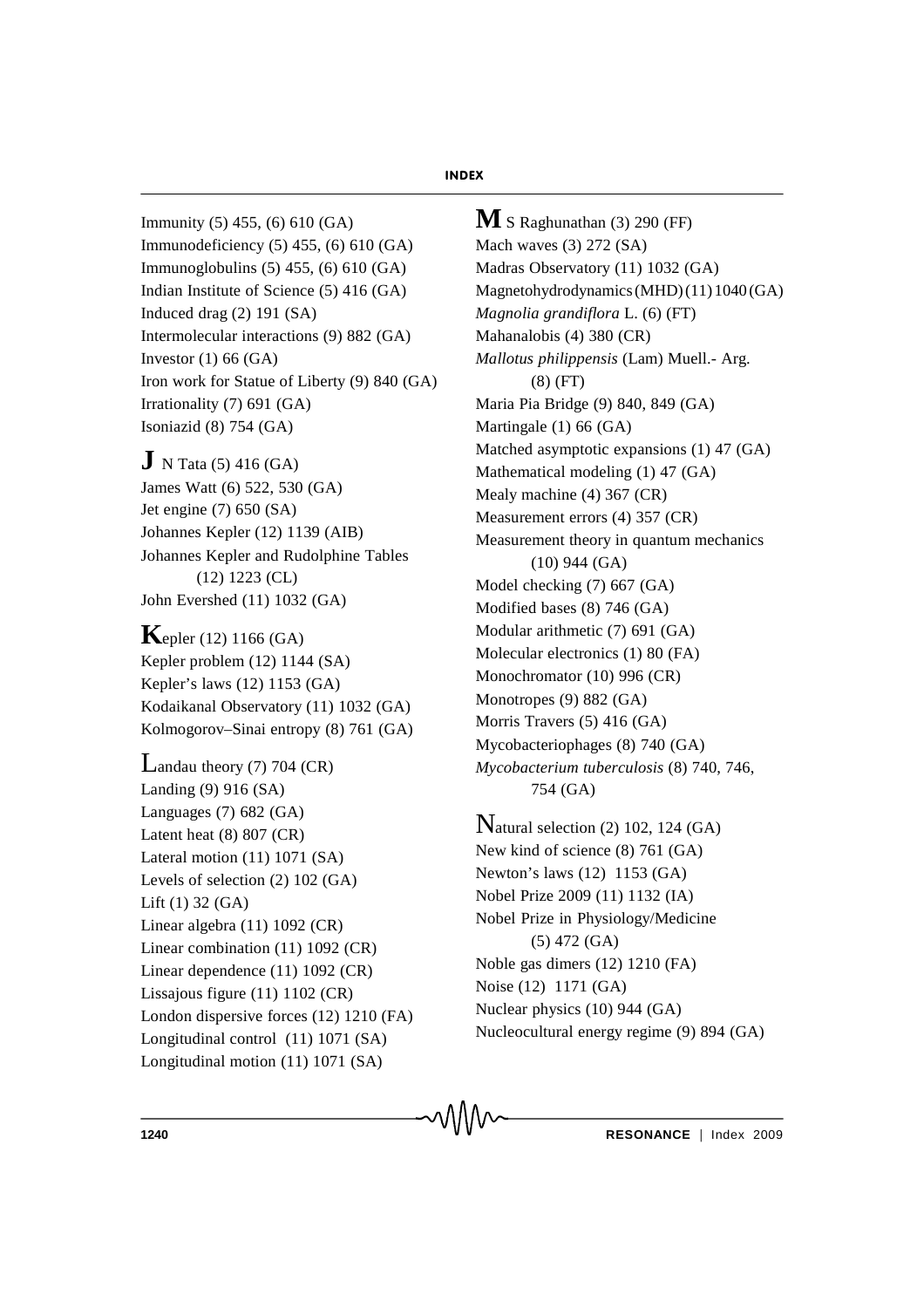**O**n the Morphologyof the Chromosome Group in *Brachystola magna* (4) 398 (CL) On the Origin of Species by Means of Natural Selection, or the Preservation of Favoured Races in the Struggle for Life (2) 204 (CL) Optics (1) 8 (SA) Organic light emitting diodes (8) 782 (GA) Oscilloscope (11) 1102 (CR) **P**arameter estimation (12) 1171 (GA)

Pell's equation (4) 380 (CR) Perfect median (4) 380 (CR) Phase difference (11) 1102 (CR) Phase offset (11) 1102 (CR) Phase space (10) 934 (SA) Phase transition (7) 704, (8) 807 (CR); (9) 882 (GA) Philosophy of biology (2) 154 (GA) Phosphorescence (8) 782 (GA) Phugoid and short period modes (11) 1071 (SA) Physics Nobel Prize 2008 (6) 568, 596 (GA) Piston engine (7) 650 (SA) Planetary motion (12) 1166 (GA) Polymorphism (9) 882 (GA) Population (1) 66 (GA) Population genetics (11) 1110 (CR) Portable bridges (9) 840 (GA) Precession (12) 1144 (SA) Prion (3) 236 (GA) Propeller (7) 650 (SA) Propulsion (1) 32 (GA) Propulsive efficiency (7) 650 (SA) *Pseudobombax ellipticum* (H.B.&K.) Dug. (3) (FT) Ptime (4) 367 (CR) Pull-ups (9) 916 (SA) Pythagorean (4) 380 (CR)

**Q**uantum field theory (6) 544 (GA) Quantum mechanics (2) 179 (SA) Quorum sensing (9) 866 (GA) **R**adiation (5) 499 (SA) Ramanujan (4) 380 (CR) Random matrices (10) 970 (GA) Random permutation (11) 1119 (TIO) Random walk (1) 66 (GA); (7) 638, (8) 799 (SA) Range (9) 916 (SA) Recombinase (5) 455, (6) 610 (GA) Recurrence (8) 799 (SA) Reductionism (11) 1047 (GA) Reheat (7) 650 (SA) Relativistic quantum mechanics (10) 944 (GA) Retroviruses (8) 754 (GA) Reverse transcriptase (3) 236 (GA) Risk taking (1) 66 (GA) Rolle's theorem (9) 872 (GA) Rotation (4) 318 (SA) Rouche's theorem (9) 872 (GA) Runge–Lenz vector (6) 622 (SA)

**S**chwinger effect (11) 1060 (SA) Sculpting machine (6) 530 (GA) Self-propelling bodies (1) 32 (GA) Semicircle law (10) 970 (GA) Semi-classical limit (10) 934 (SA) Sexual selection (2) 102 (GA) Shafarevich–Tate conjecture (12) 1183 (SA) Shannon entropy (8) 761 (GA) Shape-hierarchy (9) 849 (GA) Shocks (3) 272 (SA) Sir James Lighthill (1) 3 (AIB) Solar physics (11) 1032, 1040 (GA) Solution to 'Are you Better off than Your Friend?' (4) 384 (TIO) Sonic boom (3) 272 (SA)

**RESONANCE** | Index 2009 **1241**